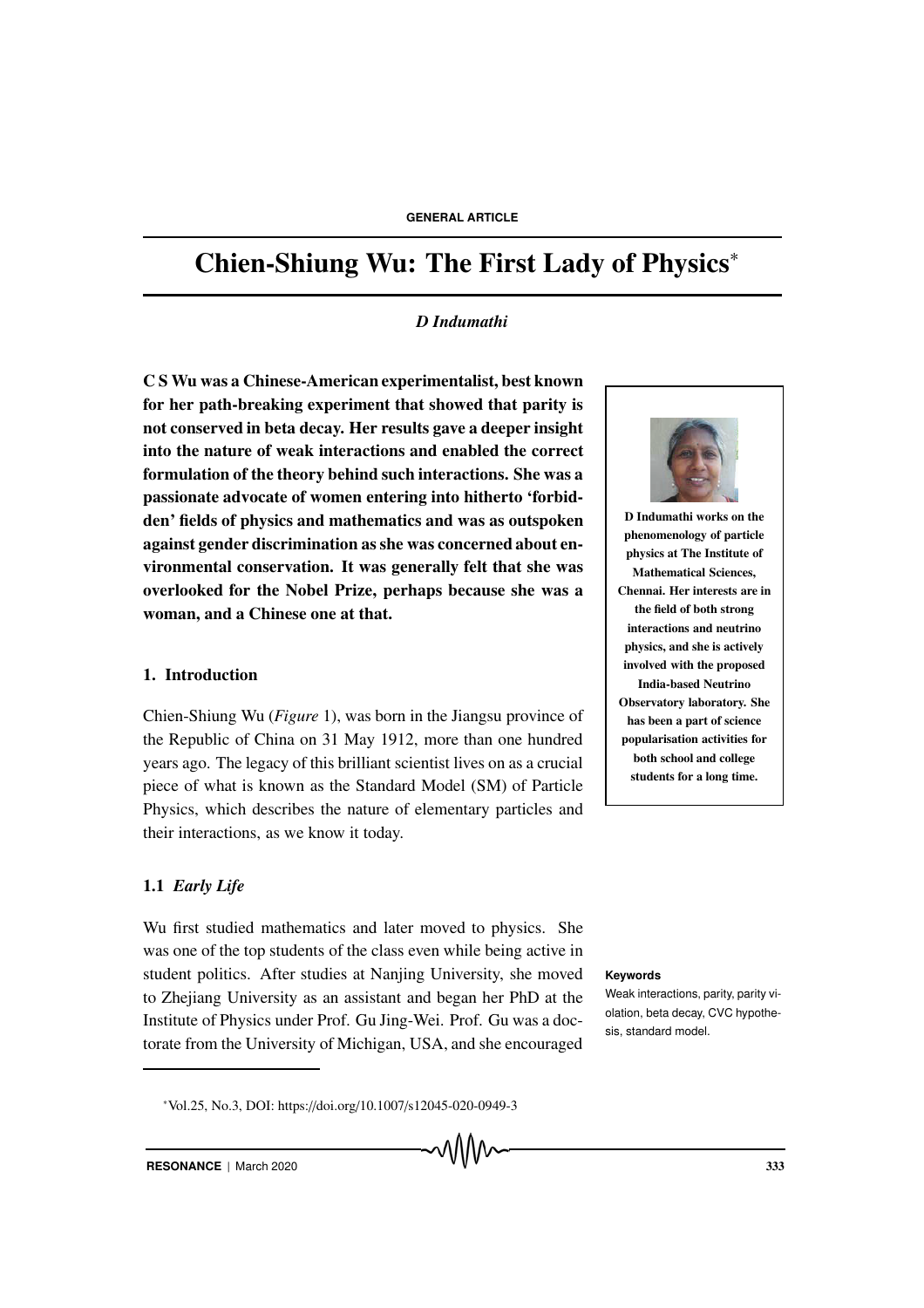Figure 1. Photograph of C S Wu. (Photo courtesy: Smithsonian Institute via *Wikimedia Commons*)



Wu to also go there and study. Wu left for the USA in August 1936. It would be 37 years before she returned to China.

When Wu reached San Francisco, California, she heard that at Michigan University, women were not even allowed to use the front entrance and had to enter through a side door! A fellow Chinese, Luke Yuan, showed her around the laboratories in the University of California, Berkeley. She decided to study at Berkeley. The Head of the Department offered her a place in the graduate school programme even though the term had already begun. She began to work with Ernest O. Lawrence, who would soon win the Nobel Prize for inventing the cyclotron accelerator. Although she was officially the student of Lawrence, she worked with Emilio Segrè, who later won the Nobel Prize for his discovery of the anti-proton.

When Wu reached San Francisco, California, she heard that at Michigan University, women were not even allowed to use the front entrance and had to enter through a side door!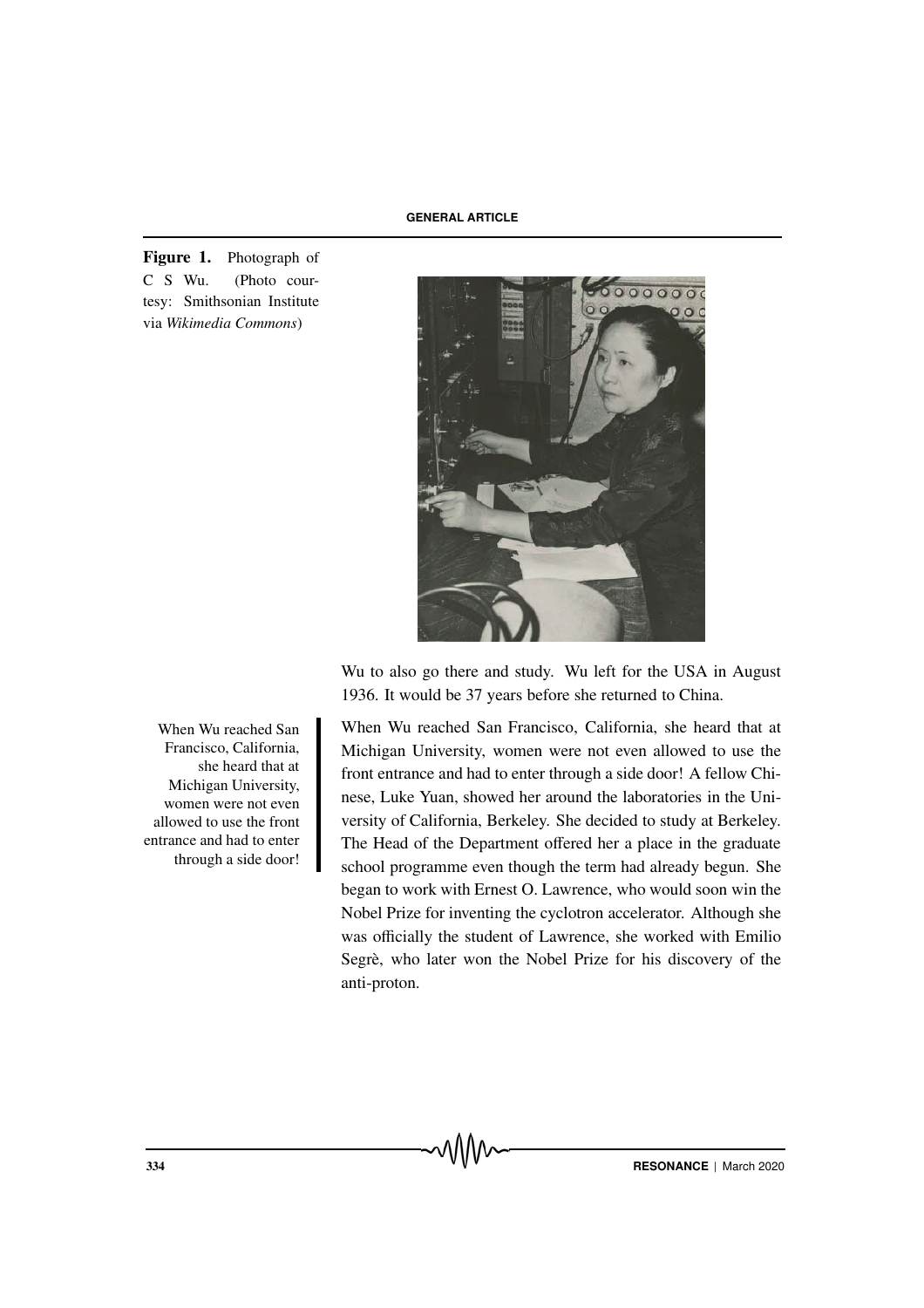#### 1.2 *At the Manhattan Project*

Wu's early work on beta decay was a part of her thesis, although she did not at that time work on the parity-violating beta-decay experiment that would make her so famous (more on that later). She also worked on isotopes of xenon and became an expert in the area. Despite that, she did not get a job in any University, and finally joined a women's college—Smith College—where there was only teaching and no research programme. Frustrated with this, she quit and eventually joined the Manhattan Project at Columbia University. The Manhattan Project was an R&D project which led to the development of the world's first nuclear weapons. Although there is now a lot of criticism of the manufacture of such  $1 \text{Xe}^{135}$  produced in the fisweapons in general, and the atomic bombings of Hiroshima and Nagasaki (in Japan) in particular, at that time, many of the best scientists in the US were a part of this effort. Wu was part of the group involved with the instrumentation for studying uranium enrichment. Also, her input was crucial in solving the problem of the 'stalled' chain reaction<sup>1</sup> at the Hanford reactor. The reactor went critical as expected but the power output soon dropped, and the reactor shut down. Enrico Fermi contacted Wu, who reasoned that this was because of neutron poisoning from  $Xe^{135}$ , which is produced in the process. The problem was solved and this helped them get the reactors going again.

#### 1.3 *Awards and Honours*

When the war was over, Wu was offered a position as an associate Wu was the first woman research professor at Columbia University, where she remained for the rest of her career. Due to the Chinese civil war, she could not go back and meet her family, and she eventually became a US citizen. She was the first woman to hold a tenured faculty position at Columbia University (*Figure 2*), the first woman to receive a DSc from Princeton University, a member of the (American) National Academy of Sciences, and the first woman to lead the American Physical Society as its president. Her awards include the National Medal of Science, the Wolf Prize, the Research Cor-

sion process is a powerful neutron absorber. Absorption reduces the neutron population and the chain reaction is prevented from building up and hence 'stalls'. Eventually, the reactor shuts down due to Xenon accumulation. Wu helped trouble-shoot problems with the smooth running of the first nuclear reactor.

> to hold a tenured faculty position at Columbia University, the first woman to receive a DSc from Princeton University, a member of the (American) National Academy of Sciences, and the first woman to lead the American Physical Society as its president.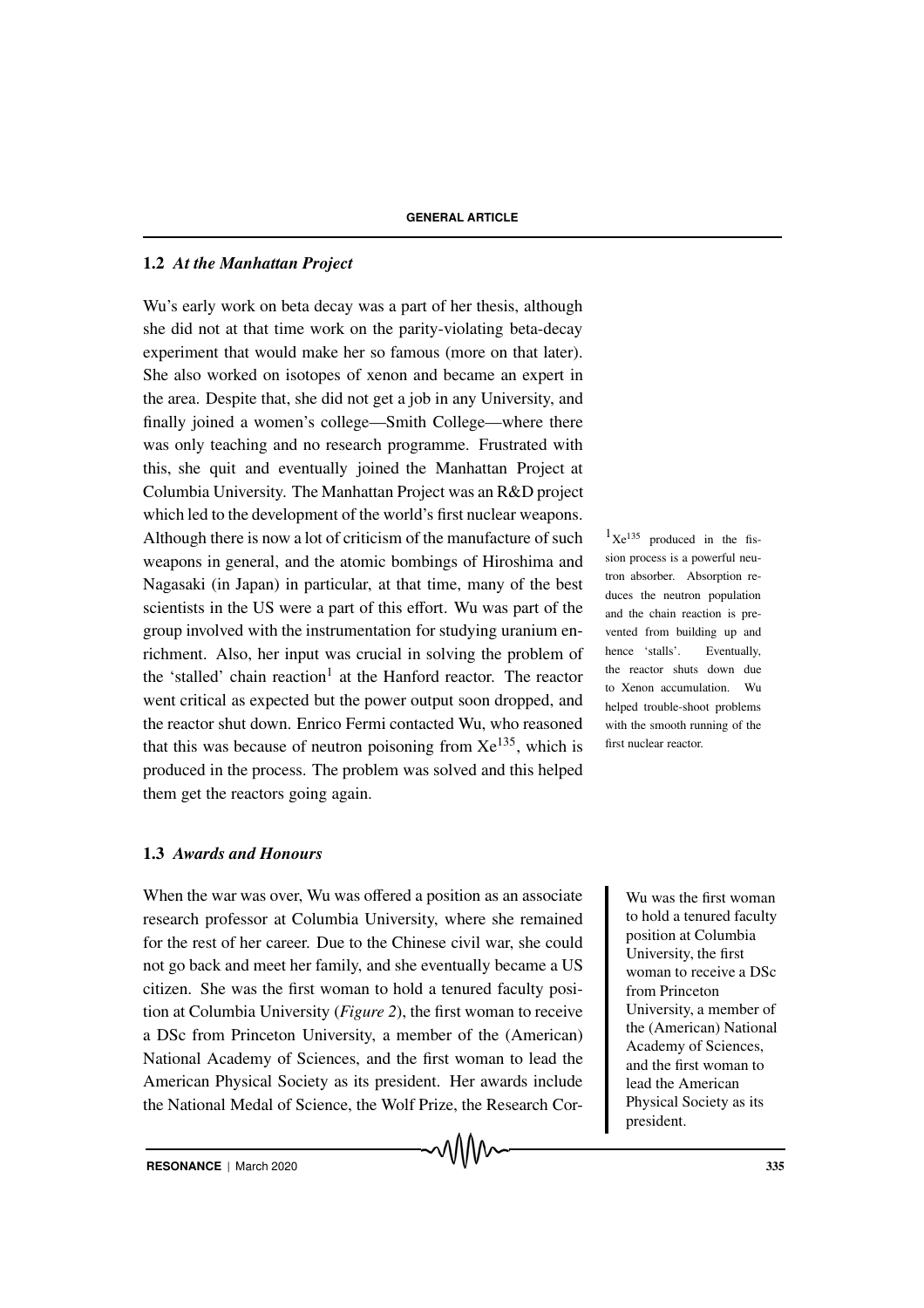Figure 2. C S Wu at Columbia University, 1963. (Photo courtesy: Smithsonian Institute via *Wikimedia Commons*)



poration Award, the John Price Wetherill Medal of the Franklin Institute, the Cyrus B Comstock Prize, the Tom Bonner Prize of the American Physical Society, and several more.

# 2. The Standard Model of Particle Physics

We will first introduce a few key concepts and ideas in order to understand and appreciate Wu's work on parity violation [1] in weak interaction processes such as beta decay.

# 2.1 *Elementary Particles*

Electrons are 'elementary', that is they cannot be broken up further. In contrast, the protons and neutrons in the nucleus are found to be made up of elementary particles called *quarks* and *gluons*; see the list of elementary particles in *Figure* 3. The standard model of particle physics describes both the nature and interactions of particles. For a non-technical review on elementary particles and their interactions, see [2].

Electrons are 'elementary', that is they cannot be broken up further. In contrast, the protons and neutrons in the nucleus are found to be made up of elementary particles called *quarks* and *gluons*.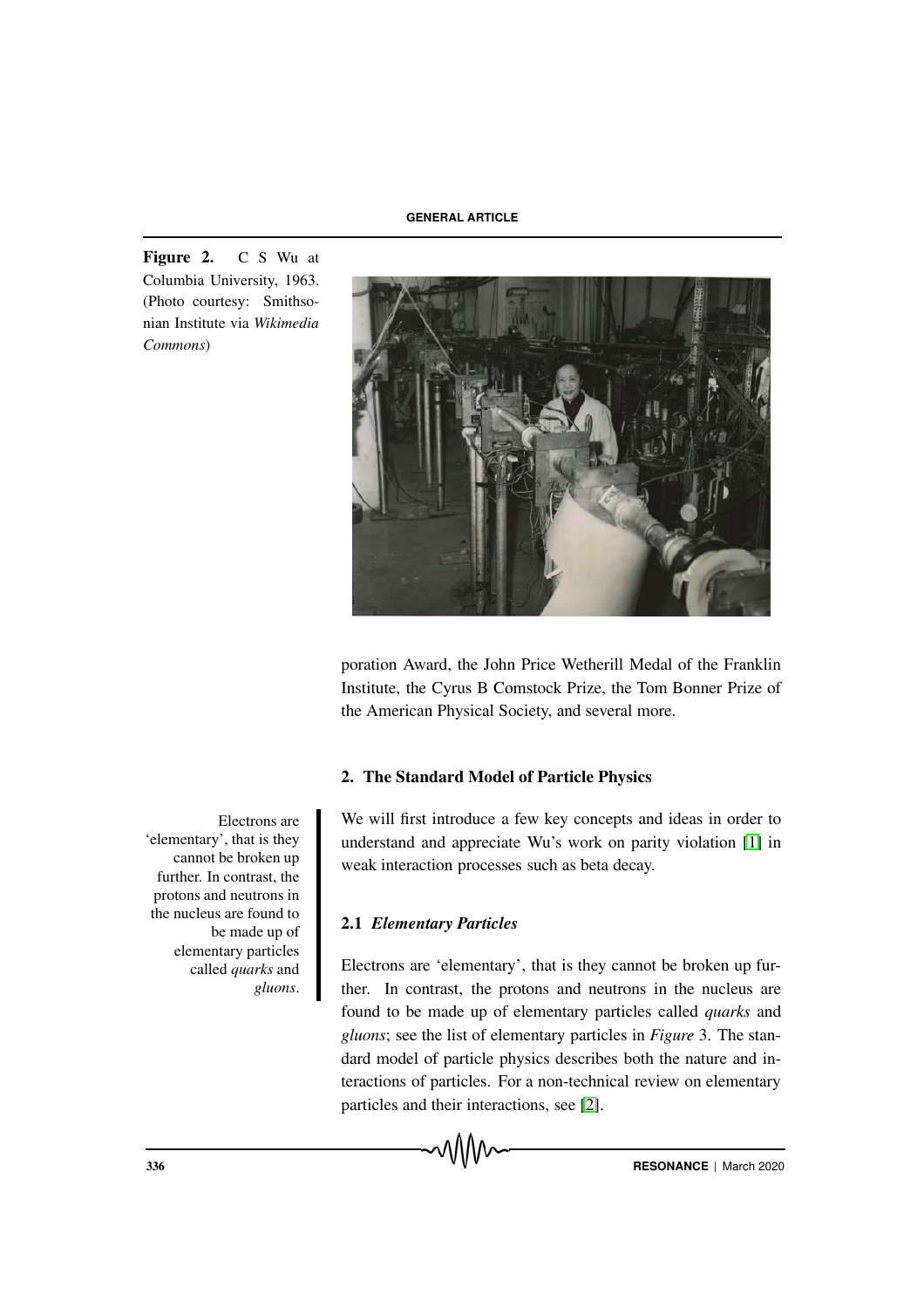

Figure 3. List of known elementary or fundamental particles. (Figure source: *Wikipedia*)

For instance, we know that the electron is negatively charged (charge =  $-1$  in natural units called *e*). The proton is considered to be composed of two up-type (*u*) and one down-type (*d*) 'valence' quarks, with charges +2/3*e* and −1/3*e* respectively, so that the net charge of the proton is +1*e*. Each quark is a fermion with spin  $(1/2)\hbar$  so the proton is also a fermion, as required by observation. Here  $\hbar = h/(2\pi)$  where *h* is the Planck's constant. Henceforth, we will simply denote the charge and spin in units of the proton charge and  $\hbar$  respectively. Gluons carry no charge. They are spin 1 particles, just like the photon. The neutron is composed of valence quarks *ddu* so that its net charge,  $((-1/3) + (-1/3) + (+2/3))$ , is zero. <sup>2</sup>Of course, the net spin of

The word 'valence' means that these are the minimum number of quarks required to account for the proton's or neutron's charge. There may be additional (in fact an infinite number of) quarks, provided, they come in quark–anti-quark pairs so that they do not alter the net charge<sup>2</sup>.

the proton arises from all the quarks and gluons it is composed of. Understanding this is a very difficult problem and outside the scope of this article.

**RESONANCE** | March 2020 **337**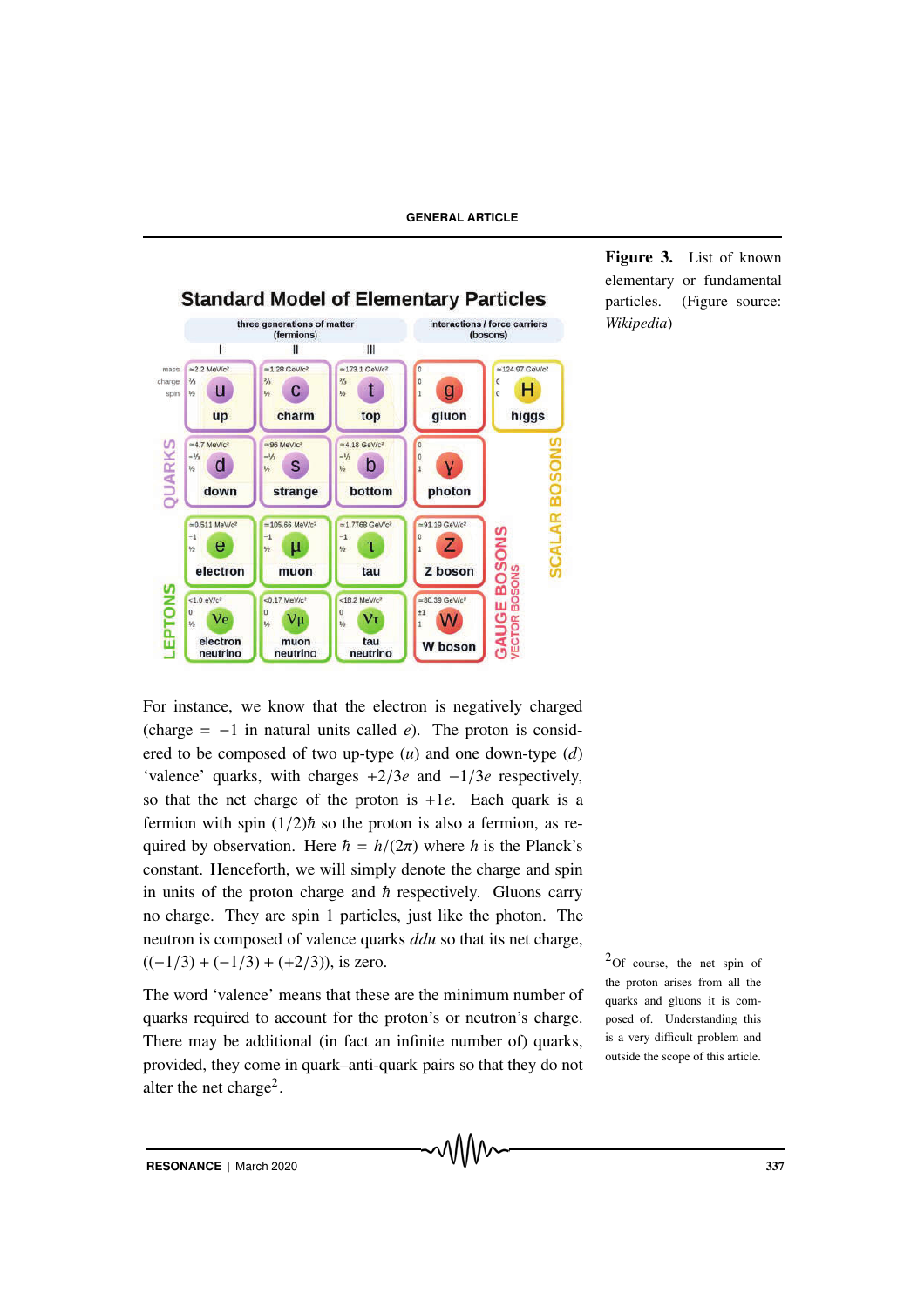Apart from the up and down (*u* and *d*) quarks that make up the protons and neutrons in the nucleus, there are several other types of quarks as well, (see *Figure* 3). The quark that is of interest here is the *strange* quark, having the same charge and spin as the down-type quark.

# 2.2 *Enter the Pions*

We see that protons and neutrons are not elementary but are composed of quarks and gluons, with three valence quarks. Such type of particles composed of three quarks are called *baryons*. It turns out that it is possible to make another type of particle called *me*son by combining<sup>3</sup> a quark (denoted by *q*) with an anti-quark (denoted by  $\overline{q}$ ). The most common mesons you may have heard of are the pions; for instance,  $\pi^{\pm}$  contain valence quarks ( $u\overline{d}$ ) and  $(d\overline{u})$  respectively, while the neutral pion  $\pi^0$  is a combination of  $(u\overline{u})$  and  $(d\overline{d})$ . The particle that set off immense interest in the study of the parity properties of weak interactions is the *K*-meson or kaon. We now know that  $K^{\pm}$  is composed of the valence quarks  $(u\overline{s})$  and  $(s\overline{u})$  respectively. It was the observation of  $K^+$  mesons in cosmic rays that focussed attention on the parity puzzle. But what is parity?

#### 2.3 *The Parity Operator*

Figure 4. Learning about parity from clock faces. Top: Parity conserving set; Bottom: Parity violating set of clocks. See text for explanation. (Figure source: *Wikimedia commons*)



**9 8338 RESONANCE** | March 2020

<sup>3</sup> Quarks carry a 'colour' quantum number which reflects a certain symmetry that accounts for strong interactions that help to keep the quarks and gluons bound into the baryons and mesons. The existence of both baryons and mesons is related to this symmetry.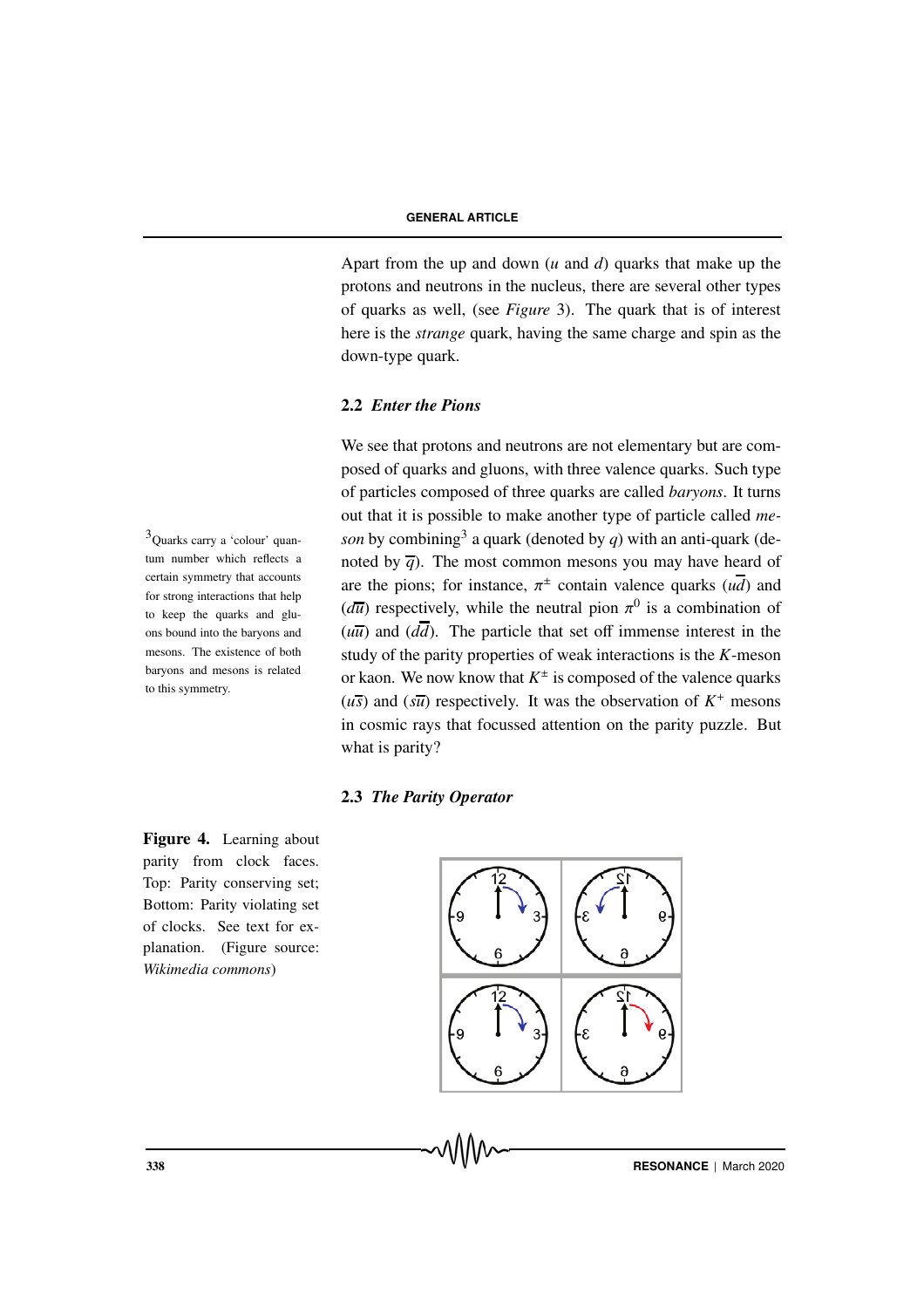Consider a clock whose ticking you are observing in a mirror. As the clock goes from 12:00 to 03:00, its mirror image does the same; see the top panel of *Figure* 4. This symmetry under reflection is called parity symmetry<sup>4</sup>. If parity were vio-  $4$ Technically this is true only in lated, the mirror-reflected clock on the right will start at 12:00 and show 09:00 after three hours, as can be seen from the bottom panel of *Figure* 4. If we take coordinates  $x$  and  $y$  in the plane of the mirror and *z* perpendicular to the mirror then the mirror reflection changes the vector  $(x, y, z)$  to  $(x, y, -z)$ ; Under parity conservation, the angular velocity vector pointing into the clock will point out after reflection. Now we can generalise the notion to include reflection about the origin, so that a vector  $\vec{x} \equiv (x, y, z)$ , under the parity operation reverses 'every' coordinate:  $\mathcal{P} \vec{x} \rightarrow -\vec{x} = (-x, -y, -z)$ . For instance, electromagnetic interactions are invariant under parity. This means that an even parity state for which the wave function  $\psi(\vec{x})$  is such that  $\mathcal{P}\psi(\vec{x}) = \psi(-\vec{x}) \equiv \psi(\vec{x})$ , cannot transform to an odd-parity state where  $\mathcal{P}\psi(\vec{x}) = \psi(-\vec{x}) = -\psi(\vec{x})$ , under the electromagnetic interaction.

All particles have intrinsic parity as per quantum mechanics. The All particles have pion has negative parity. In 1953, Dalitz [3] showed that the state with three pions ( $3\pi$  state) has a spin-parity of  $0^-$  (that is, spin zero and negative parity) while the  $2\pi$  state was already known to have a spin-parity of  $0^+$ , i.e., the state with two pions has even parity and the one with three pions has odd parity. We know that the

#### 2.4 *The Charge Conjugation Operator*

We know that the electron and positron have equal and opposite charge while having the same mass. They are 'charge conjugates' of each other. So we can think of a charge conjugation operator that converts a particle into an anti-particle and vice-versa:  $C\psi \rightarrow \overline{\psi}$ , where  $\overline{\psi}$  is the wave function corresponding to the antiparticle. Note that 'all' the quantum numbers related to charge are swapped in this operation. Again, electromagnetic interactions conserve charge conjugation parity (also called 'C parity').

odd dimensions.

intrinsic parity as per quantum mechanics.

electron and positron have equal and opposite charge while having the same mass. They are 'charge conjugates' of each other. So we can think of a charge conjugation operator that converts a particle into an anti-particle and vice-versa.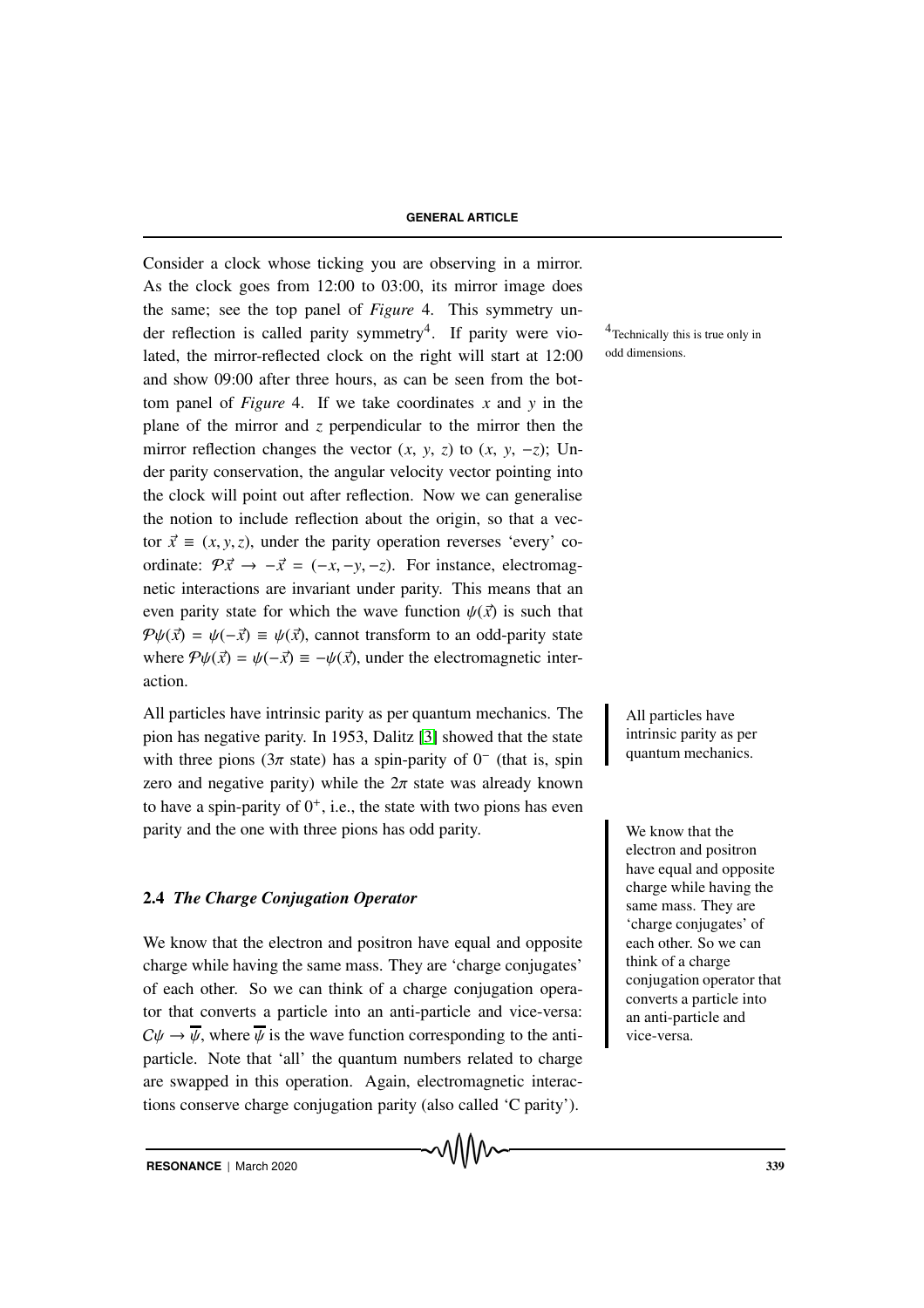#### 2.5 *The Tau–Theta Puzzle*

The 'puzzling' experiment was the observation of two 'apparently distinct' charged particles called tau  $(\tau)$  and theta  $(\theta)$ , which were observed in the interactions happening when cosmic rays from outer space impinge on Earth. Now we know that these are mesons (specifically kaons) containing strange quarks and hence called strange mesons. They were given this name because of their strange behaviour. Observations showed that these two strange mesons otherwise appeared to be identical but one of them decayed<sup>5</sup> into three pions while the other decayed into two:

 $5$ The kaon mass is about 500 MeV compared to the pion mass of about 140 MeV; hence kaons eventually decay into pions.

 $6$ The  $\tau$  and  $\theta$  are the same particle, and it is parity that is violated.

 $\tau^+$   $\to$   $\pi^+$  +  $\pi^+$  +  $\pi^-$  ,  $\theta^+$   $\rightarrow$   $\pi^+$  +  $\pi^0$ 

The masses and lifetimes (decay rates) of the two particles were so close that it was suspected they were the same particle. However, since  $\tau$  and  $\theta$  decayed into three and two pions respectively, they must have odd and even parity. Hence they cannot be the same particle, 'unless parity was violated in the decay'. Indeed, it eventually turned out that 'both' these particles are the  $K^+$  meson<sup>6</sup>, and parity in fact, is violated in these 'weak interactions'. Wu's experiment on beta decay established that parity is violated in weak interactions. Before we present the details of this experiment, we will discuss nuclear beta decay.

#### 2.6 *Nuclear Beta Decay*

Nuclear beta decay is a typical weak interaction,  $zA \rightarrow z+1A+e+$  $\overline{v}_e$  where *Z* and *A* represent the atomic number and mass number of the nucleus respectively. Consider the simplest case of neutron beta decay,

$$
n^0 \to p^+ + e^- + \overline{\nu}_e.
$$

In beta decay, the beta (electron) is emitted along with an (anti) neutrino. Almost massless, and without any charge, the neutrino is almost impossible to detect in the beta decay, but its presence is required to conserve both energy-momentum and spin-statistics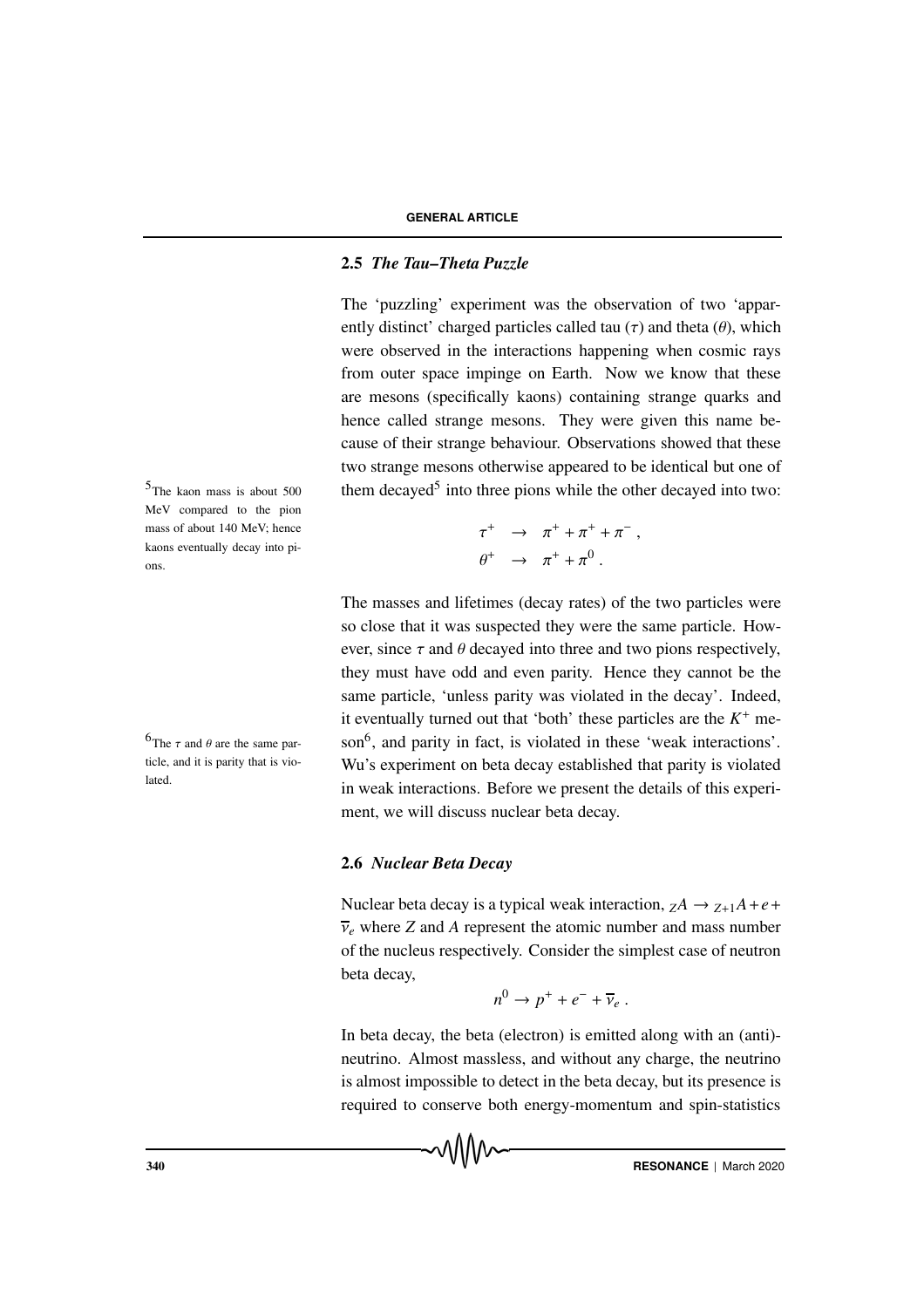in the process. It was Wolfgang Pauli who postulated the existence of the neutrino although the name itself was given by Edoardo Amaldi, and was made famous by Enrico Fermi<sup>7</sup>. Elec-  $7$ I thank the referee for pointing trons and neutrinos are together called as 'leptons'.

Since charge is already conserved in beta decay, the neutrino is neutral, but since the initial state is a fermion with spin half  $(\hbar/2)$ , the neutrino is required to be a fermion as well. Since there are three particles in the final state, they can 'share' the energy of the initial neutron in many ways and hence the observed electron or beta particle can have a 'continuous spectrum' of energies<sup>8</sup>, as observed in beta decay. This is not the case if the addi-  $8\pi$ <sub>W</sub> particles in the final state tional nearly invisible neutrino is not also emitted in the reaction. (Anti)-neutrinos from a reactor were finally detected in 1956 by Cowan and Reines (the latter got a Nobel Prize for this work), the same year that Wu established parity violation in beta decay.

#### 3. Parity Violation in Beta Decay

Enrico Fermi had published his theory of beta decay [4] as early as 1934, based on which many nuclear beta decay rates were calculated.

T D Lee and C N Yang were two theoretical physicists of Chinese origin. They realised that parity conservation had been tested in both electromagnetic and strong interactions but not in weak interactions. They suggested a suitable experiment [5] that could study this<sup>9</sup> and approached Wu to get their idea tested. Their  $9$ Lee and Yang suggested the calculations predicted that the beta particles in the beta decay of cobalt  $(Co<sup>60</sup>)$  nuclei would be 'asymmetrically emitted' if parity is violated in this weak interaction process.

It is simplest to understand the process in terms of the spins or helicities of the particles involved: a particle with spin  $(S_z)$  aligned (anti-aligned) with the momentum direction has 'positive (negative) helicity'. In *Figure* 5, the thick (blue) arrows indicate the spins of the particles while the thin (black) arrows indicate their momenta. Here the anti-neutrino has positive helicity in the first case (indicated by the upward-pointing right thumb in the schematic)

out this nice historical fact.

share energy equally (note that there is a small correction due to their masses; however, the energy of the electron is still a fixed quantity) so either of them will have a single energy which exhibits as a line spectrum; three particles can share energy in any number of ways so each one of them will have a continuous spectrum.

experiment that Wu carried out, to prove parity is violated in weak interactions.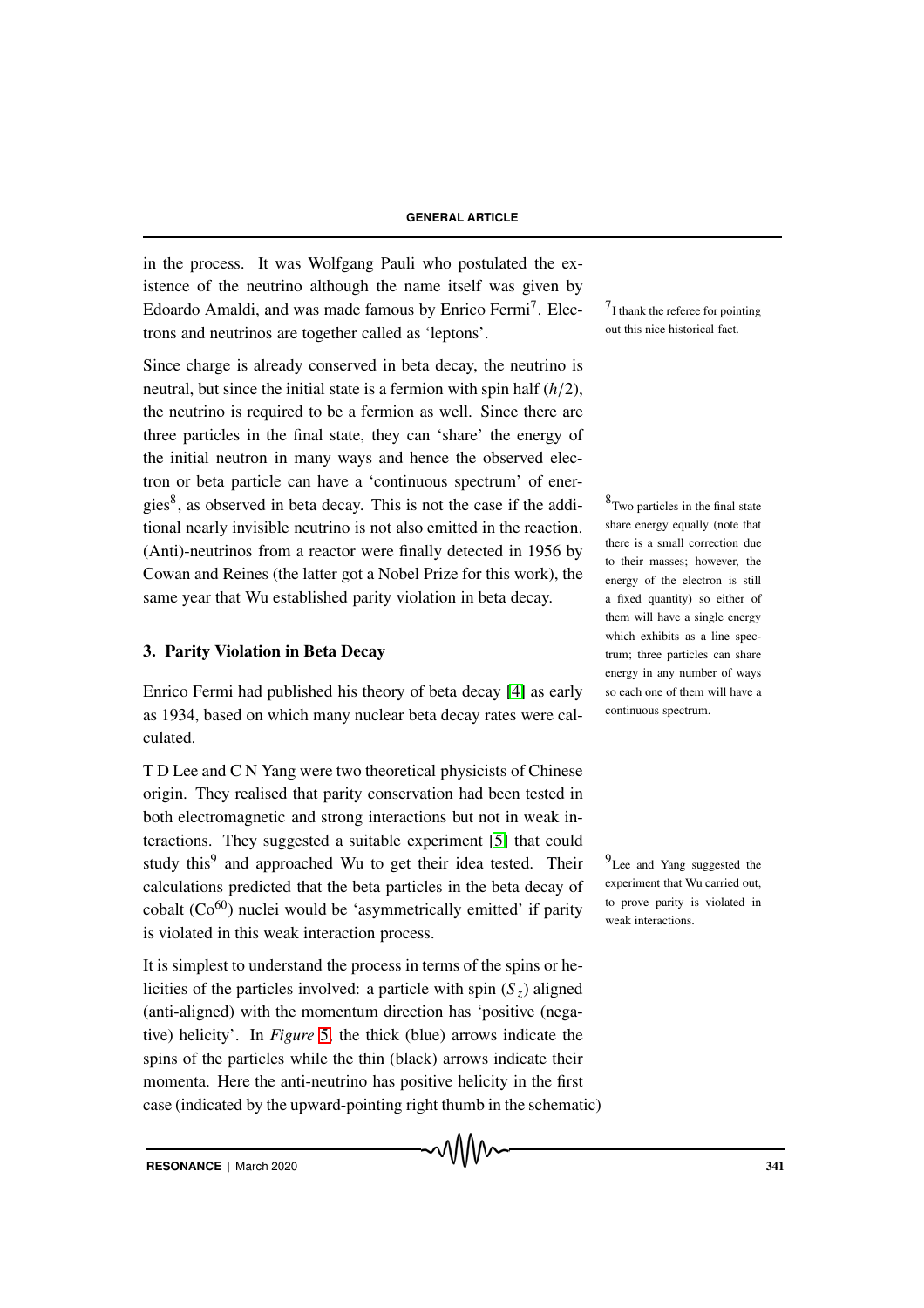Figure 5. Schematic showing the two (symmetric) possible orientations of the electron spin/helicity in cobalt decay. (From [6])



and negative helicity in the second case (indicated by the downwardpointing right thumb in the schematic). In both the cases, the electron's helicity is opposite to that of the anti-neutrino's. Of the two particles, only the electron is observed in the experiment.

The decay of  $Co<sup>60</sup>$  can be expressed as:

$$
Co^{60} \rightarrow Ni^{60} + e^- + \overline{\nu}_e ,
$$

analogous to neutron beta decay. To test parity non-conservation, a 'preferred direction in space' was needed, with respect to which the asymmetry could be measured. The obvious choice was the application of an external magnetic field  $\vec{B}$  that would align the spins; see *Figure* 5. In a frame where the cobalt is at rest (so that the heavy nickel nucleus is also practically at rest), the electron and the anti-neutrino will have equal and opposite momenta, as shown.

The  $Co<sup>60</sup>$  nucleus has unpaired protons and neutrons so that it has a net spin  $+5$  in the ground state. When placed in an external magnetic field, therefore, the spins will line up along the direction of the magnetic field. The daughter nucleus,  $Ni<sup>60</sup>$ , has a net spin of +4 — one less than that of cobalt. Hence for spin conservation, the final state electron and the anti-neutrino must have spin  $+1/2$ each, so that the spins of the electron and anti-neutrino adds up to +1. So in both the possibilities shown on the right of *Figure* 5, the spins of both the emitted leptons are pointed upwards.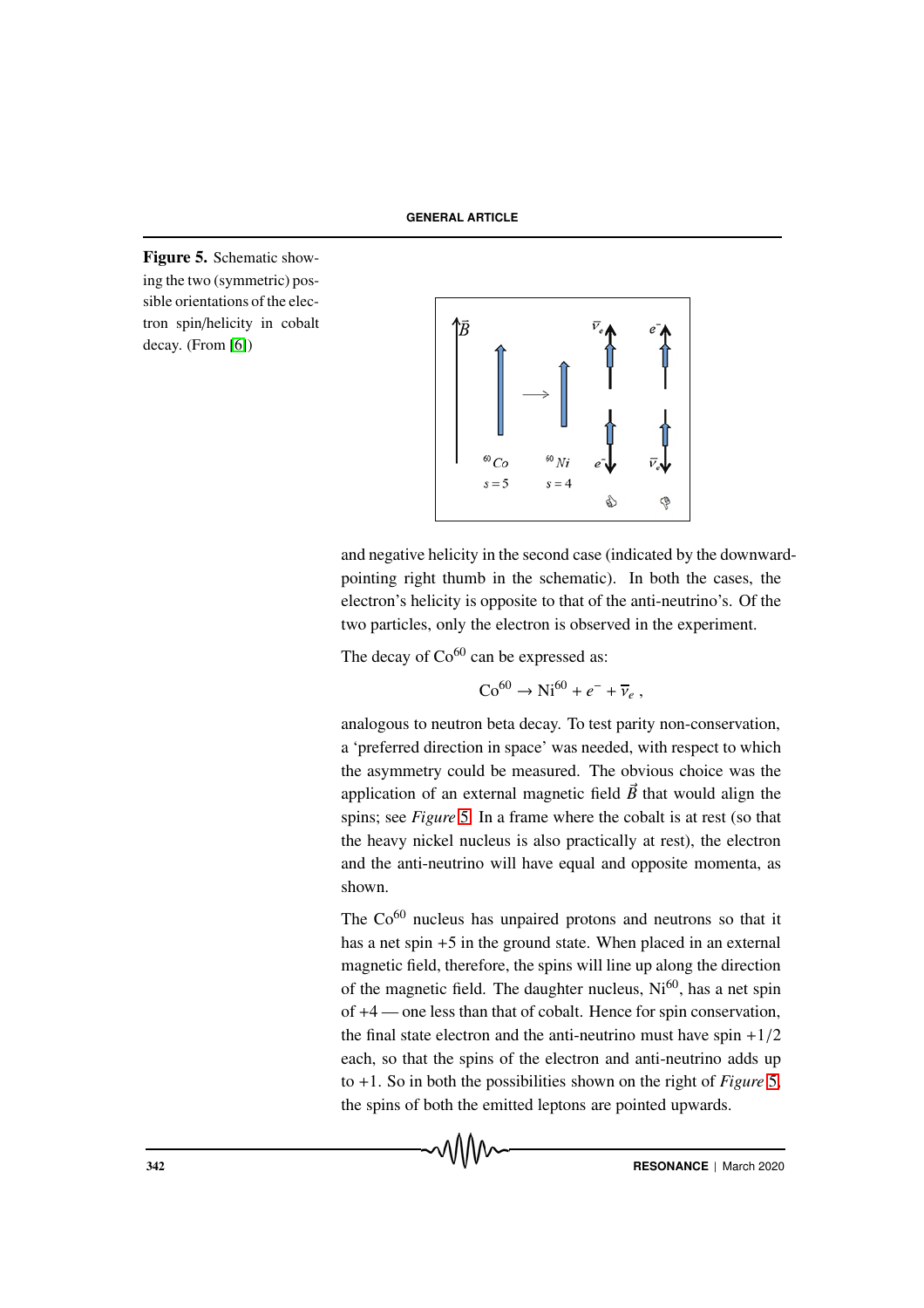Parity operator flips the direction of the momentum<sup>10</sup> of the elec-  $\frac{10}{2}$  only the direction of tron while leaving the spins unchanged. (Note that neither the neutrino nor the nickel are observed in the interaction).

Now there are two possibilities — the momentum of the electron 'aligned opposite' to its spin (negative helicity), or the momentum 'aligned along' its spin direction (positive helicity). If parity was conserved, both should have equal probability. Hence, Lee and Yang suggested that observation of the direction of beta electrons in this process would yield a good test of parity conservation in weak interactions.

### 3.1 *Wu's Experiment on Parity Violation*

Wu needed to measure the asymmetry of emission of beta particles in the decay of  $Co<sup>60</sup>$  with respect to the external magnetic field. Cooling the system to low temperatures is critical for this result. That is because high/room temperatures spoil the alignment of the spin. So one of the crucial requirements for the experiment was to have good cooling systems that could cool the cobalt down to low temperatures, and for this, she took the help of experts at the National Bureau of Standards in Washington. A schematic of the experimental set-up is shown in *Figure* 6.

The sample was surrounded by a solenoid, which would create a magnetic field in either upward or downward direction. The scintillator kept closely above the sample was used to count the number of beta rays (electrons) emitted along, or opposite to the direction of the magnetic field. The asymmetry in these two measurements is called the 'beta asymmetry', as shown in the lowest panel of *Figure* 7.

When the system warmed up, the polarization of the Co nuclei would decrease and so would the asymmetry, if any. To keep track of the Co polarization, two scintillators were used to measure the gamma ray flux in the equatorial plane and in the polar direction, respectively (see *Figure* 6). The asymmetry between the fluxes in these two detectors (shown in the top two panels of *Figure* 7) would be a measure of the polarization at that instant.

the electron's momentum is flipped under parity:

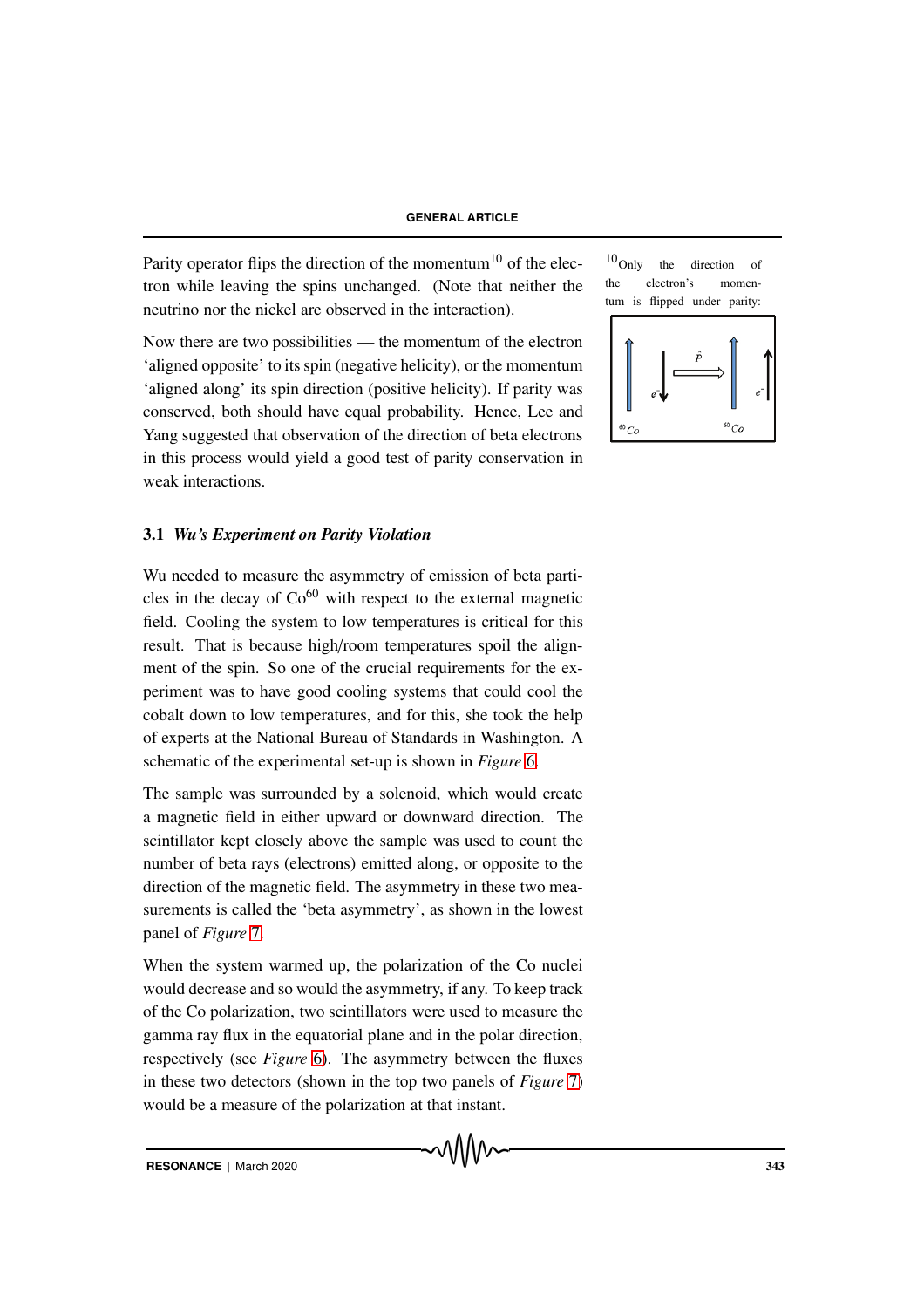Figure 6. Schematic of Wu's experiment. (Figure courtesy: *Wikimedia commons*)



 $11$ The paper that established parity violation was just two pages long.

 $12$ This experiment also led to the understanding that the antineutrino is 'right-handed', that is, its spin always points along the 'same direction' as its momentum; it has positive 'helicity' or positive 'chirality'. Analogously, the neutrino is 'left-handed' or left chiral. The helicity of the neutrino was established in a famous experiment by Goldhaber and his collaborators [7]; however, now that we know neutrinos have non-zero masses, the correspondence between helicity and chirality is no longer exact.

It took just a few weeks in December 1956 for them to get the data; see *Figure* 7. You can see from the graphs, reproduced from the original paper, that the system warms up in about six minutes, after which the asymmetry vanishes.

During these six minutes, Wu and her collaborators found that the electron was preferentially emitted in a direction opposite to that of the magnetic field. The results were published in a seminal paper<sup>11</sup> as *Letters to the Editor* in *Physical Review* journal [1]. Wu's experiment unequivocally showed that the electron is preferentially emitted in a direction whence it has negative helicity and hence parity is violated in this weak interaction process. Also, as can be seen from the lower panel of *Figure* 7, when the polarisation of cobalt disappeared due to the warming up of the sample (as evidenced by the loss of gamma-ray anisotropy), the asymmetry in the direction of emission of the beta particles also disappeared. This clearly showed that the origin of asymmetry was indeed parity violation.

The results transformed the theoretical understanding of weak interactions. Eventually, the Fermi theory of beta decay was replaced by the more complete standard model of electromagnetic, weak and strong interactions, while incorporating this new under-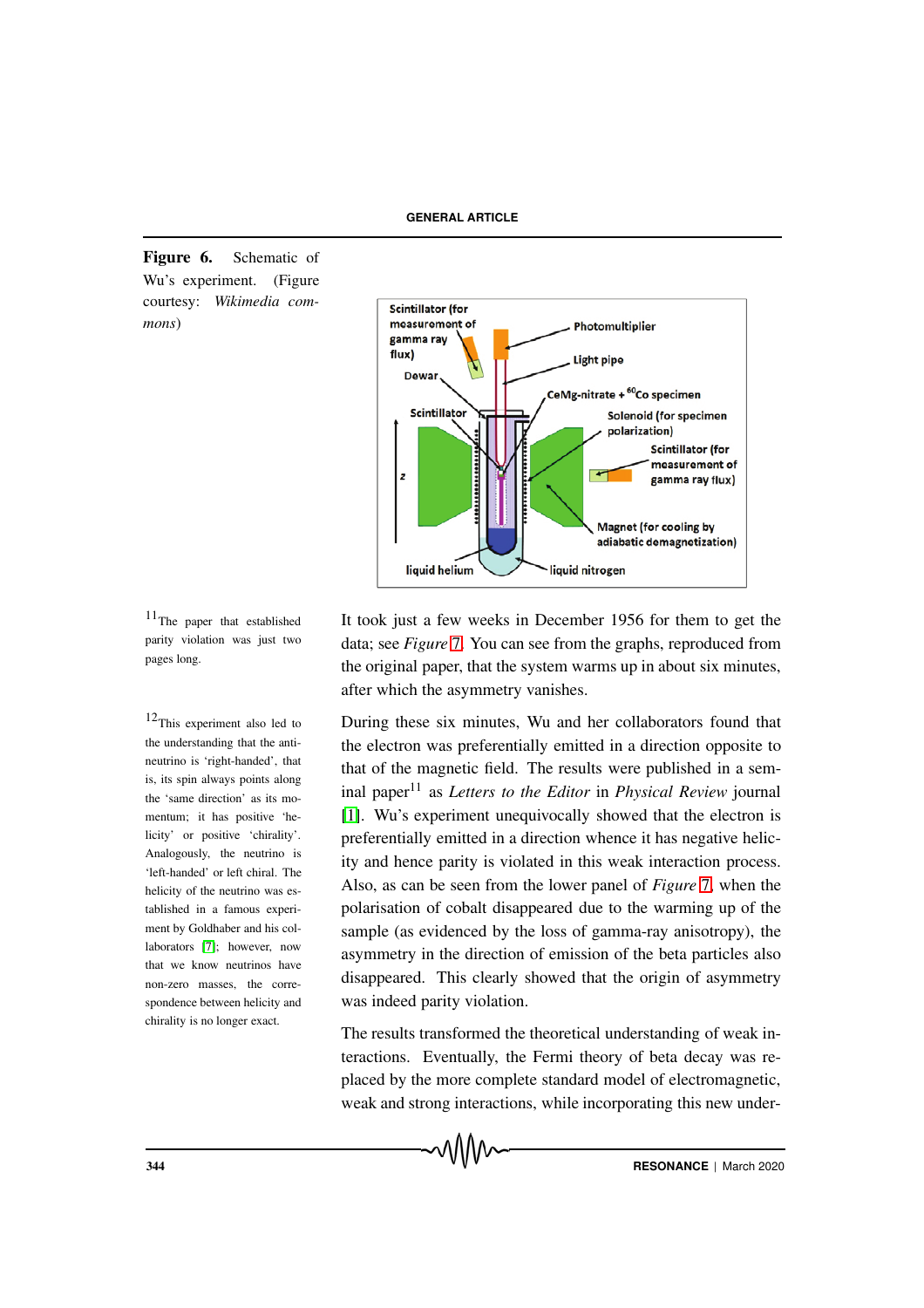

Figure 7. Gamma and beta anisotropy as a function of time in minutes, showing the asymmetry in beta (electron) emission with respect to the magnetic field direction. (From the original paper [1])

standing<sup>12</sup> that parity is violated in weak interactions.

Interestingly, in the 1956 paper itself, Wu mentions<sup>13</sup> that, "Ac- $13$ Lee and Yang were awarded cording to Lee and Yang, the present experiment indicates not only that conservation of parity is violated but also that invariance under charge conjugation is violated." Also, Wu wrote in this paper, "Furthermore, the invariance under time reversal can also be decided from the momentum dependence of the asymmetry parameter β. This effect will be studied later." Here was an experimentalist who was aware of the various ramifications of the underlying theories of weak interactions.

### 4. Wu and the CVC Hypothesis

It is not so easy to describe the details of the 'Conserved Vector Current' (CVC) hypothesis since it needs some technical infor-

the Nobel Prize the very next year for their theory of beta decay, but Wu, who helped them establish the correctness of the theory was never mentioned.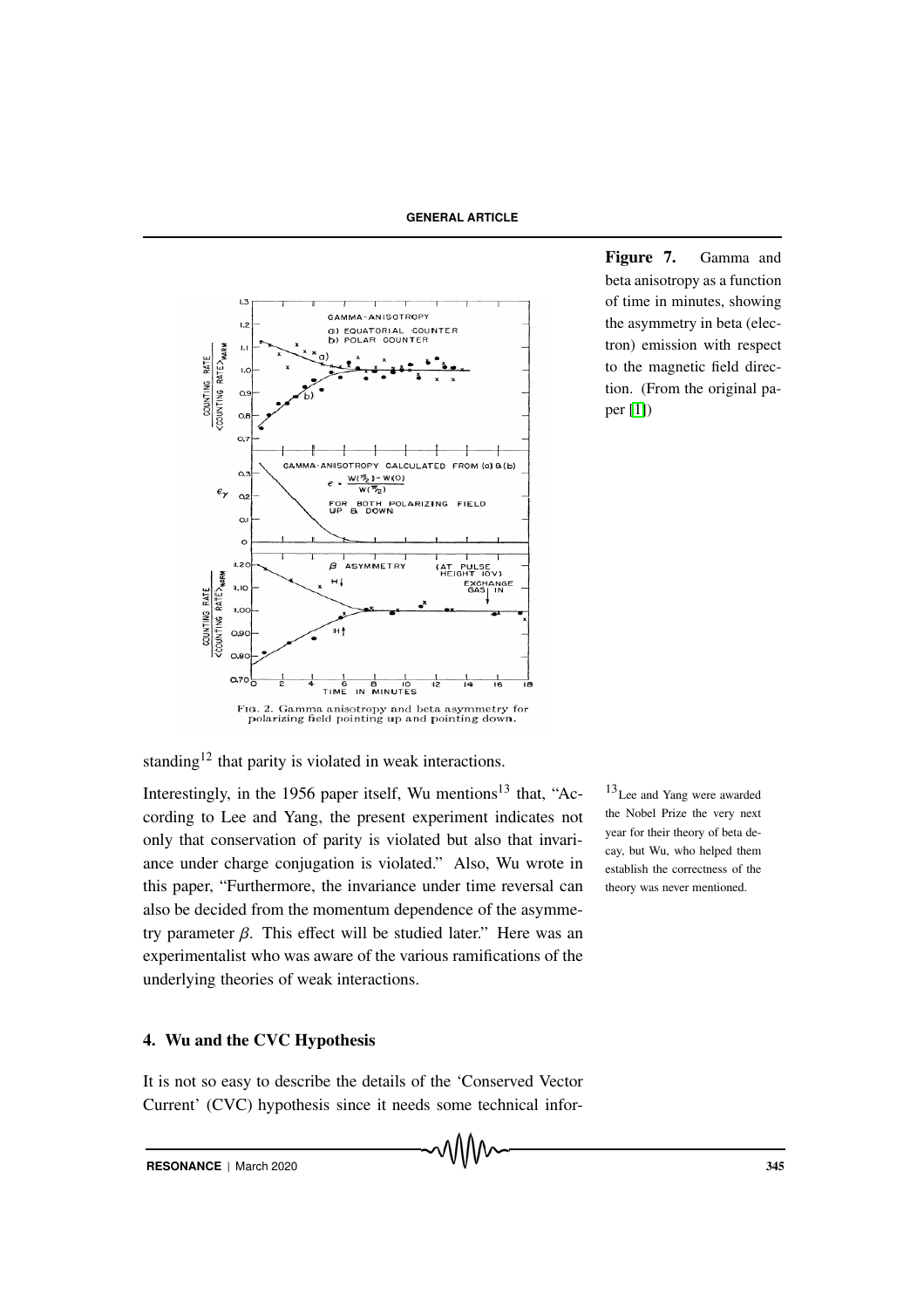mation, and so we will provide only a brief outline. The starting point was Wu's experiment showing that parity was violated which led to a new (although still incomplete) formulation of the theory of weak interactions called the  $V - A$  theory (to be read as *V* minus *A*). This replaced Fermi's theory which did not include any parity violation.

# 4.1 *The V* − *A Theory and CVC*

A very nice and readable review on the CVC hypothesis written by Wu herself can be found in [8] where she discusses the three independent theoretical approaches that led to the *V* − *A* form of the weak interaction<sup>14</sup>. Here  $V - A$  means that the weak interaction is due to a vector (*V*) and an axial-vector (*A*) interaction of equal and opposite strength (indicated by the negative sign between the two). In contrast, the electromagnetic and strong interactions are purely vector in type. It is the axial-vector part of the weak interaction that allows for parity violation. In her review paper, Wu contrasts the chirality invariance approach of Sudarshan and Marshak [9], the two-component formulation of Dirac spinors by Feynman and Gell-Mann [10], and the mass-reversal invariance hypothesis of Sakurai [11], all of which led to the *V*−*A* theory.

Gerstein and Zeldovich, and later, Feynman and Gell-Mann, extended Fermi's theory into a more universal theory of weak interactions, and had hypothesised a conserved vector current (CVC) [12]. One of its predictions is that the 'vector' part of the  $V - A$ weak interaction behaves 'similarly' to the electromagnetic interaction (which is a pure vector).

# 4.2 *CVC and Beta Decay*

A typical weak interaction process is nuclear beta decay,  $zA \rightarrow$  $Z_{+1}A + e + v_e$  where *Z* and *A* represents the atomic number and mass number of the nucleus respectively. Normally, the interaction can proceed either through the vector  $(V)$  part of the weak interaction, or the axial-vector (*A*) part, or both.

 $14$  The *V* − *A* theory led to the understanding of the nature of weak interactions which in turn paved the way for the modern standard model of particle physics.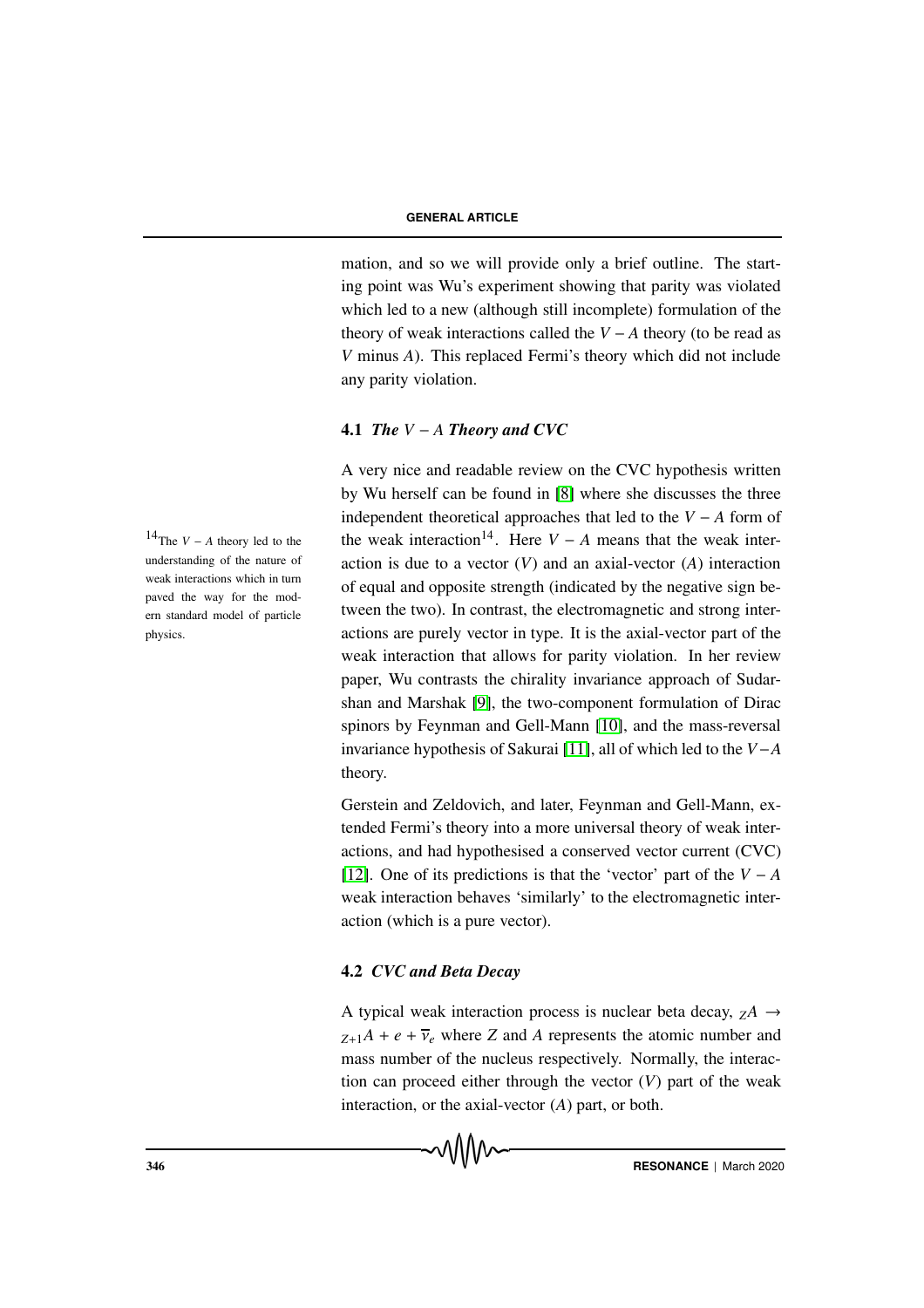An interesting effect occurs in the decay of  $B^{12}$  and  $N^{12}$ . Both of them decay to  $C^{12}$  via beta decay: B<sup>12</sup> decays to  $C^{12}$  via  $\beta^-$ (electron) while  $N^{12}$  decays via  $\beta^+$  (positron). The leading contribution in both cases comes from the axial vector (*A*) contribution, but the 'sub-leading term' has a contribution from the vector (*V*) part.

Gell-Mann pointed out [13] that the sub-leading correction factors are such that the shapes of the energy spectrum of the particles in the two decays are proportional to  $1 \pm (8/3) aE$ , where the plus sign is expected for  $\beta^-$  and the minus sign for  $\beta^+$  decay. Here  $E$  is the energy of the beta particle, and  $a$  is the constant to be measured in the experiment.

Now CVC relates the vector (*V*) part of the weak decay to the pure vector electromagnetic current. It uses this correspondence to predict that the correction term, *a*, arising purely from the vector (*V*) part can be estimated to be

$$
a(B^{12}) - a(N^{12}) = (1.10 \pm 0.17)\% \text{ per MeV}.
$$
 (1)

Remember that when CVC was hypothesised, the weak interaction was not well-understood, and the weak bosons  $(W^{\pm}, Z^0)$  had not been postulated, let alone discovered. The CVC hypothesis was an outcome of 'observations' regarding the strength of the weak interaction where only the vector part contributed. This observation was a key ingredient in going from the approximate *V* − *A* theory to the correct theory of electroweak interactions<sup>15</sup>. <sup>15</sup>Feynman has mentioned in Hence it was very important to establish the correctness of this hypothesis.

Wu and her collaborators (Photograph in *Figure* 8), studied beta decay in  $B^{12}$  and  $N^{12}$  to establish the correctness of CVC.

In the experiments, which took several months to complete, proton beams from Columbia's Van de Graaff accelerator were transmitted through pipes to strike a 2 mm boron target at the entrance to a spectrometer chamber. They confirmed the CVC hypothesis by obtaining [15] a value of,

$$
a(B^{12}) - a(N^{12}) = (1.19 \pm 0.24)\% \text{ per MeV}, \qquad (2)
$$

his autobiography [14] that CVC was one of the greatest achievements he has been involved in.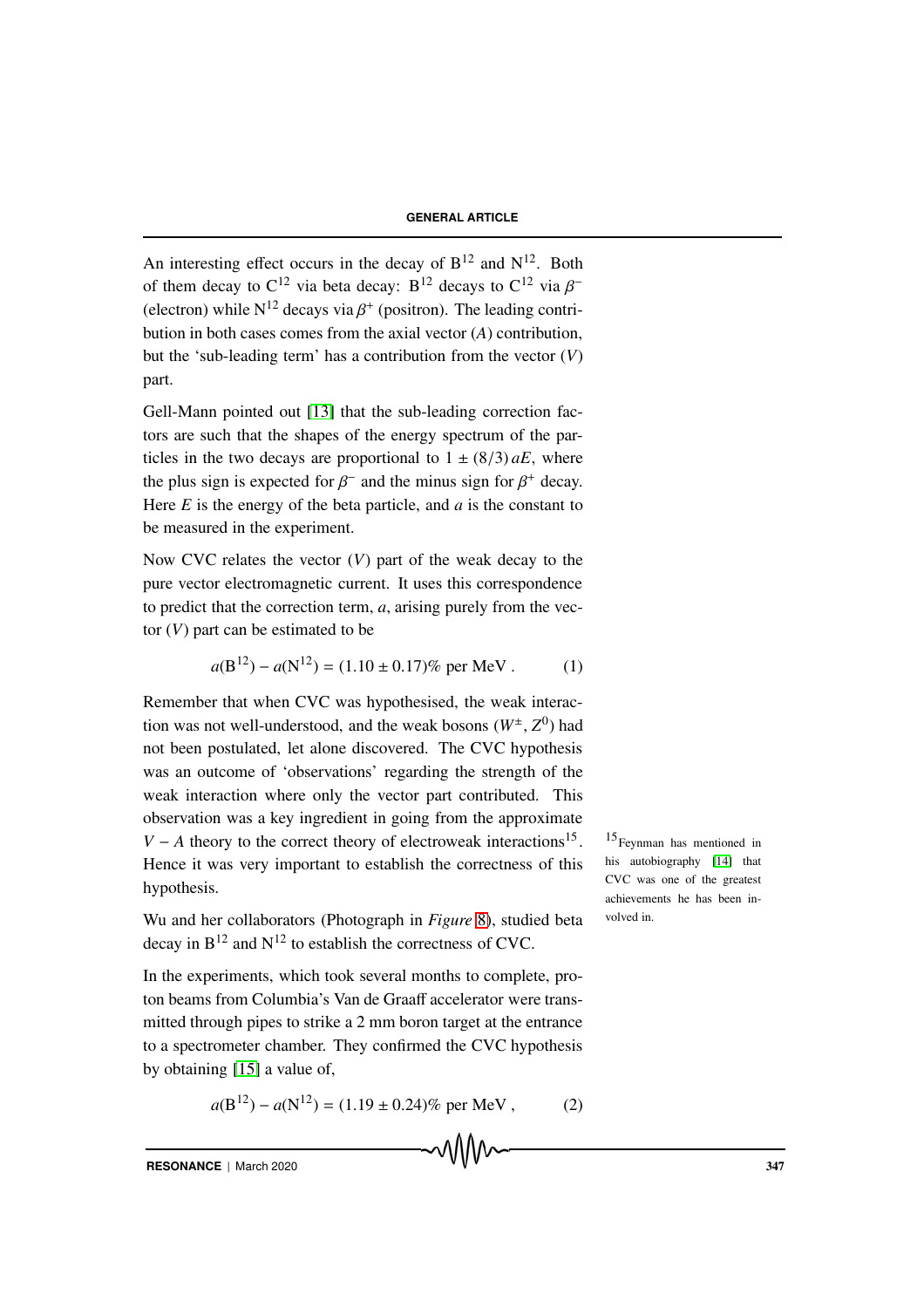Figure 8. The experiments of Columbia University physicists (left to right) Chien-Shiung Wu, Y K Lee, and L W Mo confirmed the theory of conservation of vector current. (Photo courtesy: Smithsonian Institute via *Wikimedia Commons*)

We know that CVC is only approximate. However, in the standard model of particle physics, we will see that this close connection between electromagnetic and weak interactions remains and in fact, becomes a part of some exact symmetries.



close to the prediction of CVC; see (1). In contrast, the old Fermi theory predicted a result of 0.10% per MeV, which is very far from the observed value. Although Wu and her collaborators were not the first to test CVC, their experiment was completed shortly after the other experiments, taking into account many experimental considerations.

We know that CVC is only approximate. However, in the standard model of particle physics, we will see that this close connection between electromagnetic and weak interactions remains and in fact, becomes a part of some exact symmetries. Without attempting to explain the details (the interested reader may read the contents of *Box* 1), we simply note that the 'full' theory of weak interactions is actually a proper unification of electromagnetic and weak interactions and is called the 'electroweak theory'. The seeds of this unification can be seen from the days of the CVC.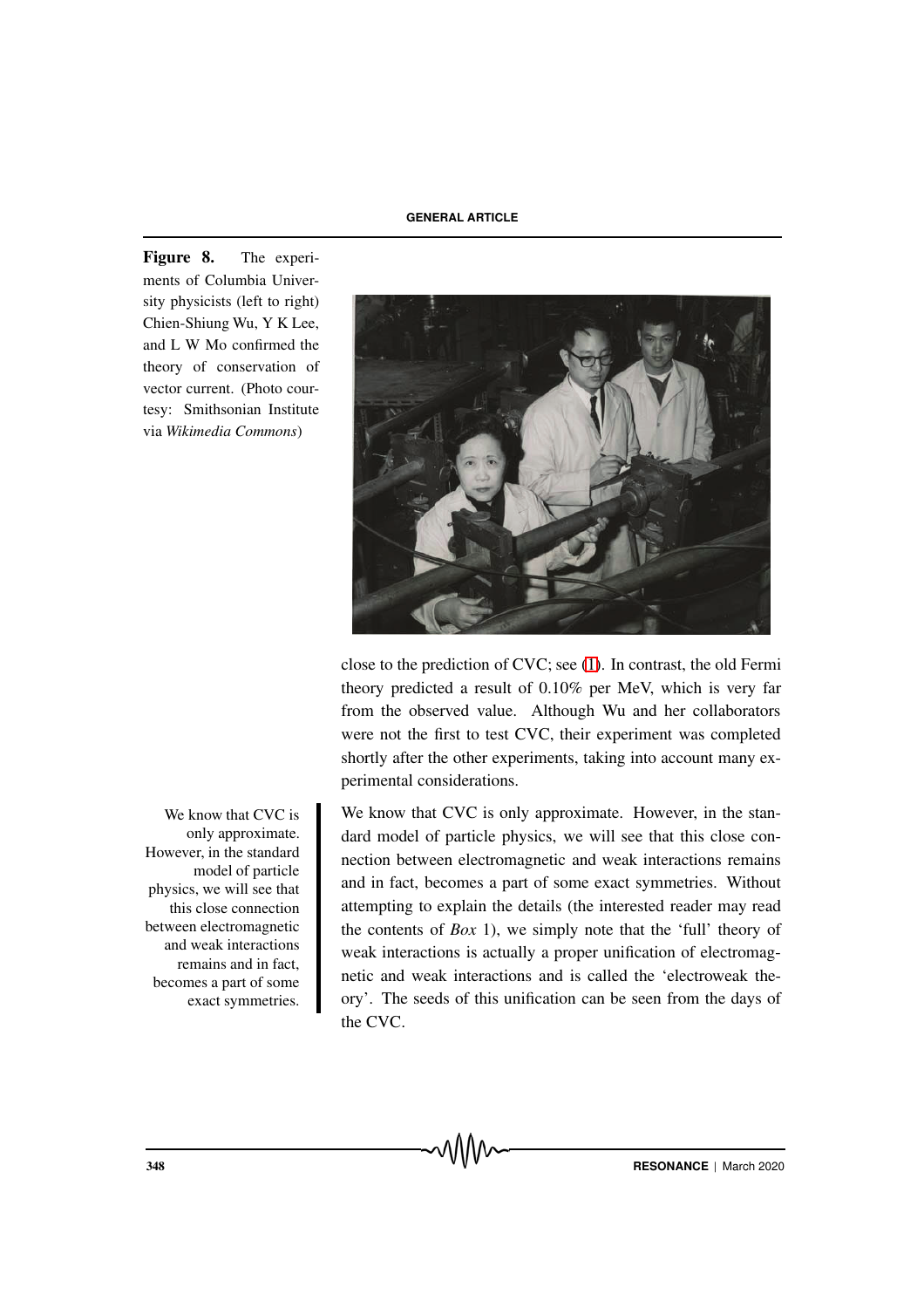#### Box 1. Some technical details about the CVC hypothesis

Let us assume that the electron (or quark) that interacts weakly (via  $W^{\pm}$ ) can be represented by the weak *V* − *A* current,  $J^{\pm}_{\mu} = V^{\pm}_{\mu} - A^{\pm}_{\mu}$ . Technically, CVC implies that  $V^{\pm}_{\mu}$  and  $j_{\mu}$  the electromagnetic current, are the three components of a vector  $J^i_\mu$ ,  $i = 1, 2, 3$ , in a special internal space called isospin space.

In addition, all the components of this current are conserved,  $\partial^{\mu} J_{\mu}^{i} = 0$ , so that there are conserved 'isospin charges' associated with these currents. One of the consequences (see *Figure* a) of this hypothesis is the 'universality of coupling constants'. That is, consider the simplest case of neutron beta decay,  $n \rightarrow p + e + \overline{v}_e$ , where the *d* quark in the neutron converts to a *u* quark resulting in a proton. The interaction is mediated by a *W*<sup>−</sup> boson, as can be seen from the figure. Similarly the muon can decay to an electron via  $\mu \rightarrow \nu_{\mu} + e + \overline{\nu}_{e}$ , where  $(\mu, \nu_{\mu})$  take on the roles (see *Figure* b) of  $(d, u)$  in nuclear beta decay.

Now CVC implies that the coupling strength of the two interactions, one involving quarks, and the other involving leptons, is the same.

**Caveat:** It was found that not only does the *d* quark 'decay' to the *u* quark, i.e.,  $d \rightarrow u$ , but we also have the strange quark contribution  $s \to u$ . Hence it can be regarded that there is a 'mixing' between the *d* and *s* quarks indicated by the Cabibbo mixing angle θ*c*. The correct statement is then that the coupling strength of the vector part of the interaction  $n \to p$  (or equivalently  $d \to u$ ), 'divided by cos  $\theta_c$ ', i.e.,  $V^{\pm}_{\mu}/\cos \theta_c$ must be the same as the electromagnetic case. This is expressed as the coupling strength  $g_V$  (modulo  $1/\cos\theta_c$  as mentioned above) in nuclear beta decay being equal to the coupling strength  $g_\mu$  in muon decay.

The strengths of the interactions referred to above are called 'form factors'. Hence the CVC suggests that the weak vector form factors (divided by cos θ*c*) are the same as the electromagnetic form factor.



#### 5. Other Discoveries of C S Wu

In 1935, another famous physicist, Maria Goeppert-Mayer—the <sup>16</sup>Marie Curie won Nobel second woman to have been awarded the Nobel Prize after Marie Curie16—calculated the (very small) probability of simultaneous

Prizes in both Physics and Chemistry, the first person and only woman to do so.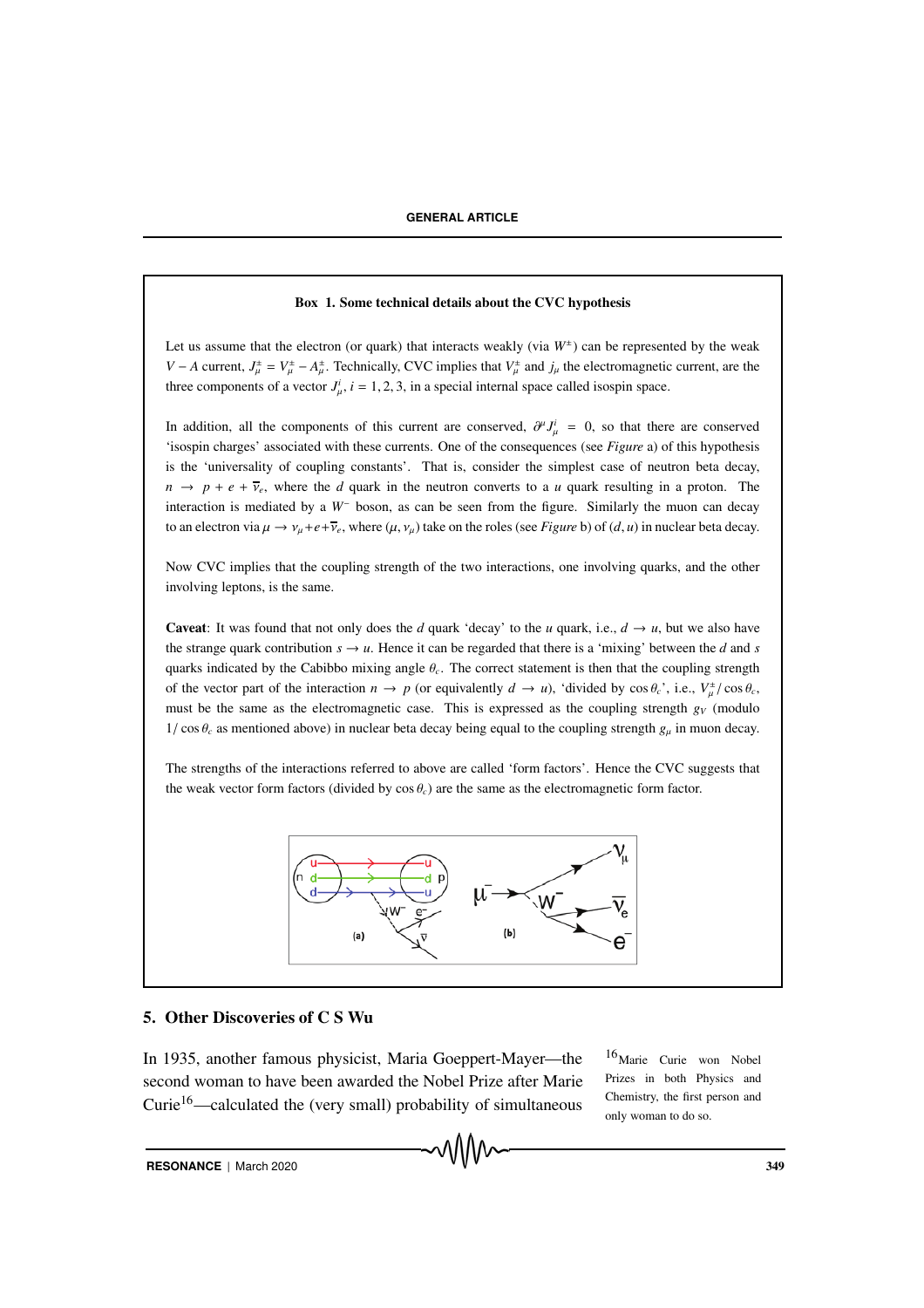emission of two electrons and two anti-neutrinos [16], the double beta decay (2β-decay). Wu and her collaborators conducted a series of experiments [17] on double beta decay in a salt mine under Lake Erie using Calcium  $(Ca^{40})$  to study this very rare decay mode<sup>17</sup>. Unfortunately, they did not succeed, and it was only many years later, in 1987, that Michael Moe first discovered double beta decay using  $\text{Se}^{82}$ . However, Wu became an expert on beta decay. Her book with S Moszkowski called *Beta Decay* (published 1966) [18] was a standard reference on the subject for a very long time.

Wu was also the first to confirm quantum results relevant to a pair of entangled photons as applicable to the Einstein-Podolsky- $18$ Wu worked on entanglement Rosen (EPR) paradox $18$ . Her results confirmed Maurice Pryce and John Clive Ward's calculations on the correlation of the quantum polarizations of two photons propagating in opposite directions. She also studied magnetism and the Mössbauer effect during the 1960s. Later on, Wu also investigated the structure of haemoglobin to understand the causes of sickle-cell anaemia using advanced techniques in biophysics.

# 6. Wu's Advocacy for Women in STEM

Wu retired from the University of Columbia in 1981, and devoted her time to educational programs in the People's Republic of China, Taiwan, and the United States. Due to various political constraints, she returned to China only in 1973, 37 years after leaving it in 1936.

Wu believed that scientific research and science education should complement each other: her practice in respect of various award monies that she won was to donate it for educational causes.

She was a strong advocate for promoting girls in STEM (Science, Technology, Engineering, and Mathematics) and lectured widely to support this cause, becoming a role model for young women scientists everywhere. Wu tirelessly encouraged more women to pursue science. She said that it would be a "terrible waste of intrinsic talents" otherwise.



 $17$  Wu searched, unsuccessfully, for evidence for double beta decay.

and the EPR paradox.

Wu believed that scientific research and science education should complement each other: her practice in respect of various award monies that she won was to donate it for educational causes.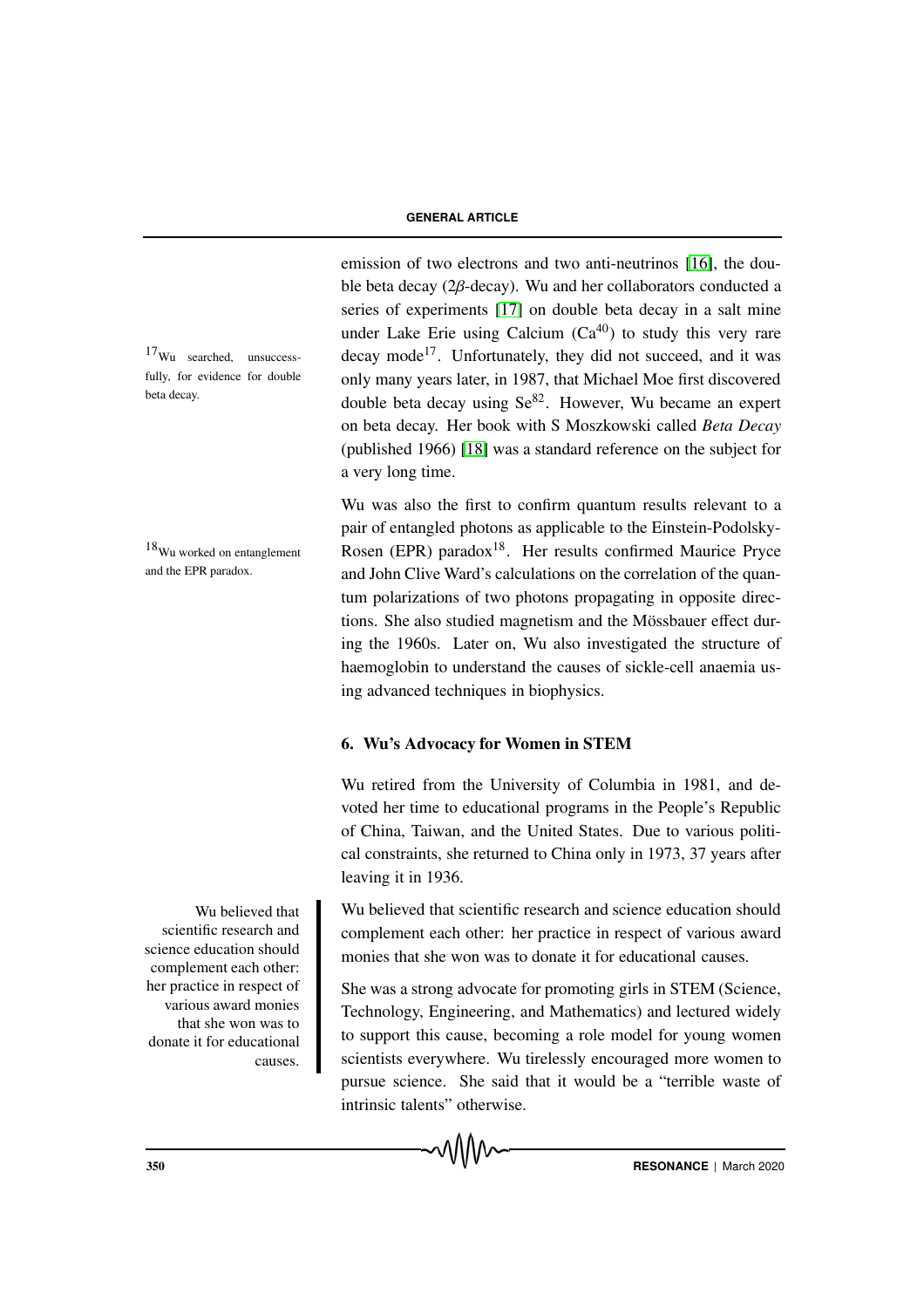She said, "Men have always dominated the fields of science and technology. Look what an environmental mess we are in. They have pushed us to the brink of environmental disaster<sup>19</sup>. Air,  $19$ Wu was concerned about enlakes, rivers, and oceans have all been polluted." In a panel discussion on 'Women in Physics' in 1971, she quoted Rachel Carson, who warned about excessive use of DDT in her book, *The Silent Spring*. She mentioned Alice Hamilton, who raised the problem of occupational health, and Dr Frances Kelsey, who warned of the damage from thalidomide. She argued that the unique instinct of women, and their genuine concern, were exactly what society needed. She said, "The world would be a happier and The world would be a safer place to live in if we had more women in science".

Chien-Shiung, whose name means "strong hero" in Chinese, was thus indeed a hero: passionate about her work with a strong love of science, and a role model to young men and women across the world, especially encouraging those interested in pursuing a career in science.

#### Acknowledgements

I acknowledge material from various biographies on Chien-Shiung Wu that I have referenced below [19, 20, 21, 22]. The biography by Chiang Tsai-chien [19] is especially detailed. I also thank *Wikimedia Commons* as the source of several photographs. I thank K Indulekha, and the editors of this issue, Varsha Singh and Arti Kashyap, for giving me the opportunity to write this article, and M V N Murthy for comments and corrections. I also thank the referees for many crucial and relevant suggestions.

#### Suggested Reading

- [1] C S Wu, E Ambler, R W Hayward, D D Hoppes, and R P Hudson, Experimental test of parity conservation in beta decay, *Physical Review*, 105(4), pp.1413– 1415, 1957.
- [2] D Indumathi, Our particle universe, *Resonance: journal of science education*, Vol.22, No.3, pp.245–255, 2017.
- [3] R H Dalitz, *AIP Conf.Proc*., 300, pp.141–158 (1993 Santa Monica Conference proceedings), 1994.

vironmental pollution and its effects on human health.

> happier and safer place to live in if we had more women in science.

> > – Chien-Shiung Wu